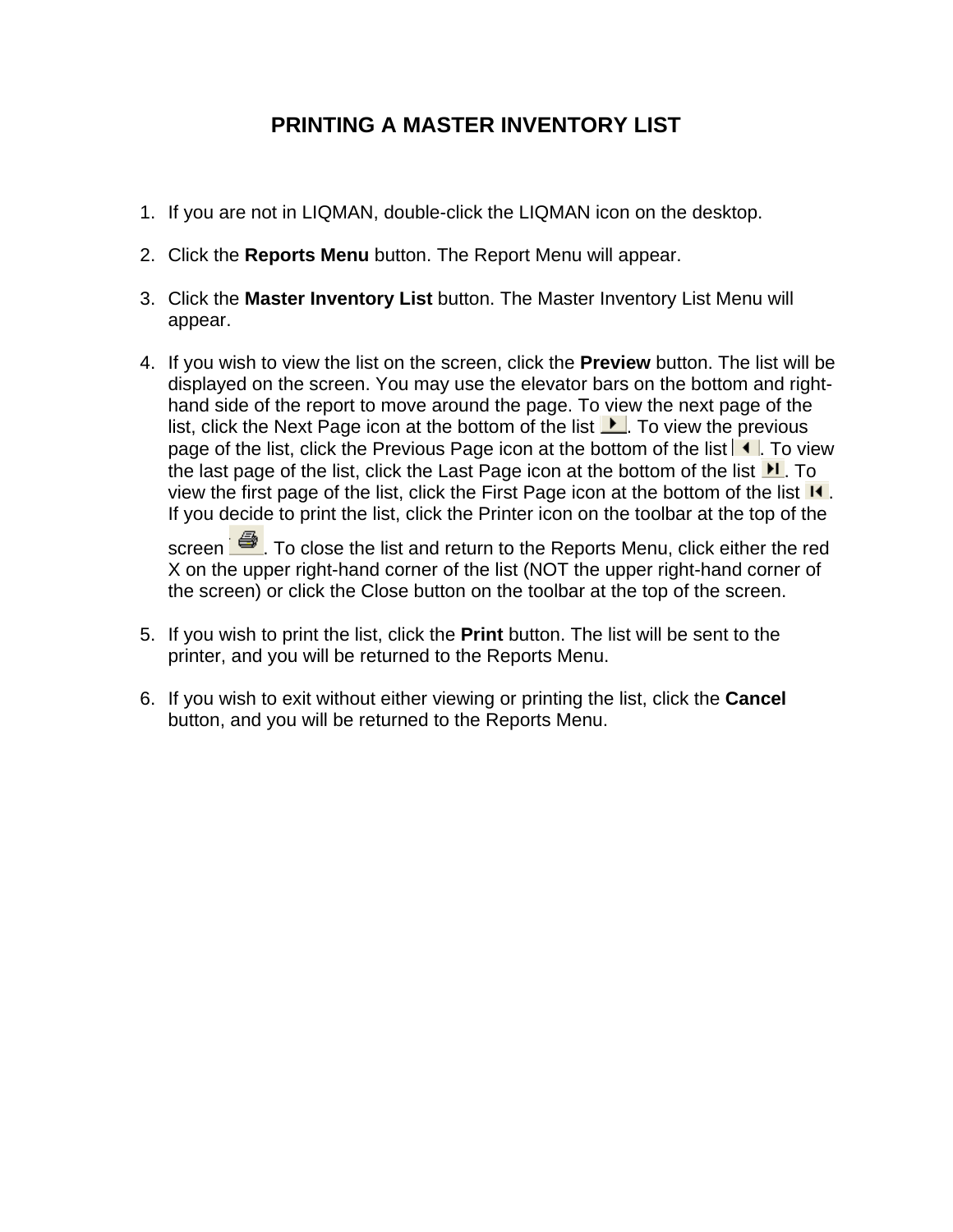# **PRINTING A MISSING COSTS REPORT**

- 1. If you are not in LIQMAN, double-click the LIQMAN icon on the desktop.
- 2. Click the **Reports Menu** button. The Report Menu will appear.
- 3. Click the **Missing Costs Report** button. The Missing Costs Report Menu will appear.
- 4. If you wish to view the report on the screen, click the **Preview** button. The report will be displayed on the screen. You may use the elevator bars on the bottom and right-hand side of the report to move around the page. To view the next page of the report, click the Next Page icon at the bottom of the report  $\blacktriangleright$ . To view the previous page of the report, click the Previous Page icon at the bottom of the report  $\blacksquare$ . To view the last page of the report, click the Last Page icon at the bottom of the report  $\mathbf{H}$ . To view the first page of the report, click the First Page icon at the bottom of the report  $\mathbf{I}$ . If you decide to print the report, click the

Printer icon on the toolbar at the top of the screen  $\Box$  To close the report and return to the Reports Menu, click either the red X on the upper right-hand corner of the report (NOT the upper right-hand corner of the screen) or click the Close button on the toolbar at the top of the screen.

- 5. If you wish to print the report, click the **Print** button. The report will be sent to the printer, and you will be returned to the Reports Menu.
- 6. If you wish to exit without either viewing or printing the report, click the **Cancel** button, and you will be returned to the Reports Menu.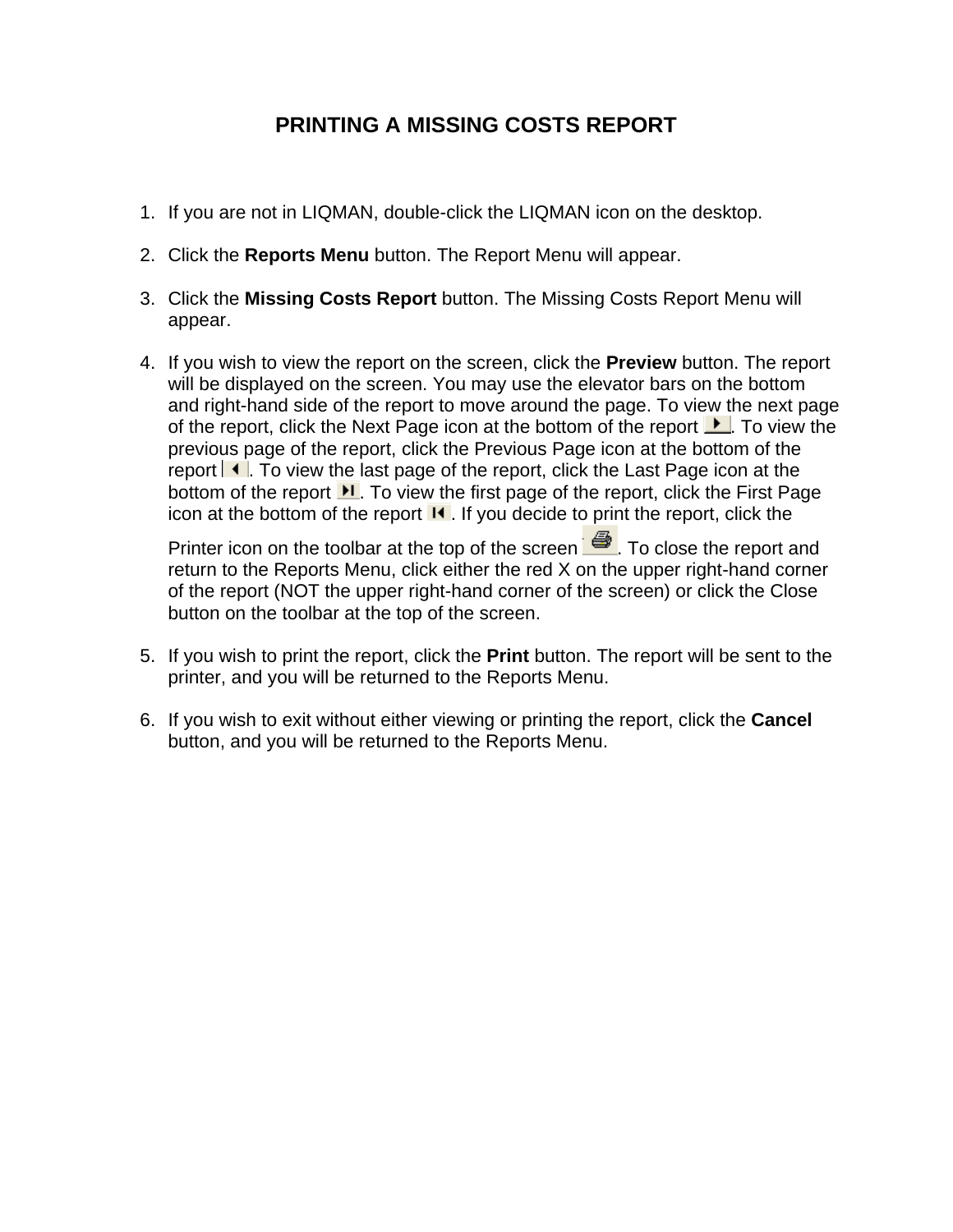## **PRINTING AN ON HAND BELOW ZERO REPORT**

- 1. If you are not in LIQMAN, double-click the LIQMAN icon on the desktop.
- 2. Click the **Reports Menu** button. The Report Menu will appear.
- 3. Click the **On Hand Below Zero Report** button. The On Hand Below Zero Report Menu will appear.
- 4. If you wish to view the report on the screen, click the **Preview** button. The report will be displayed on the screen. You may use the elevator bars on the bottom and right-hand side of the report to move around the page. To view the next page of the report, click the Next Page icon at the bottom of the report  $\blacktriangleright$ . To view the previous page of the report, click the Previous Page icon at the bottom of the report  $\blacksquare$ . To view the last page of the report, click the Last Page icon at the bottom of the report  $\mathbf{H}$ . To view the first page of the report, click the First Page icon at the bottom of the report  $\mathbf{I}$ . If you decide to print the report, click the

Printer icon on the toolbar at the top of the screen  $\Box$  To close the report and return to the Reports Menu, click either the red X on the upper right-hand corner of the report (NOT the upper right-hand corner of the screen) or click the Close button on the toolbar at the top of the screen.

- 5. If you wish to print the report, click the **Print** button. The report will be sent to the printer, and you will be returned to the Reports Menu.
- 6. If you wish to exit without either viewing or printing the report, click the **Cancel** button, and you will be returned to the Reports Menu.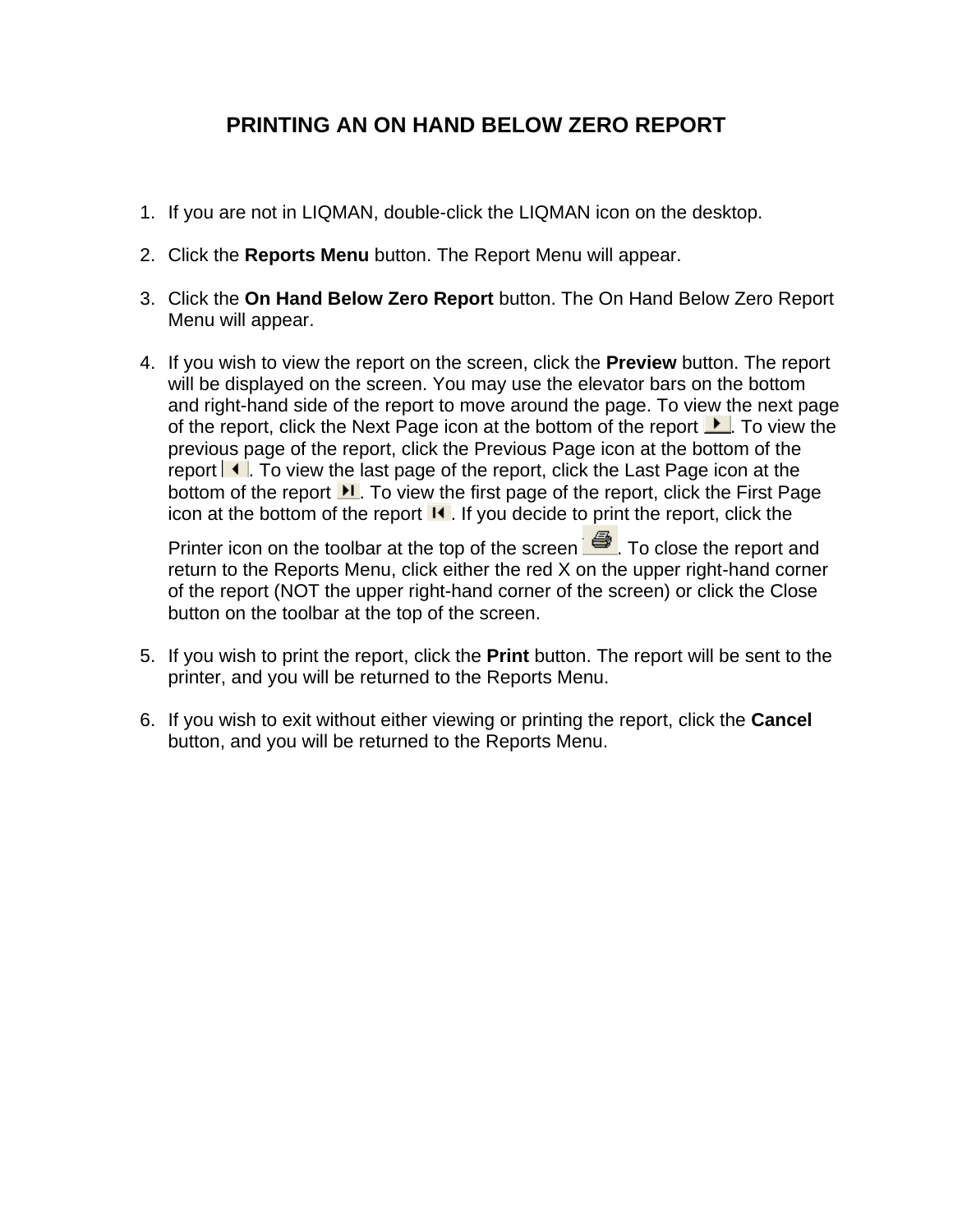## **PRINTING AN INVENTORY SHEET**

The Inventory Sheets are used to allow you to do a physical count of the inventory and compare it to the computer count for correction where necessary. There are four Inventory Sheets available – Beer Inventory, Wine Inventory, Liquor Inventory, and Other Inventory. The instructions below are for the Beer Inventory. The instructions for the other three sheets are the same – simply substitute the appropriate sheet name for beer.

- 1. If you are not in LIQMAN, double-click the LIQMAN icon on the desktop.
- 2. Click the **Reports Menu** button. The Report Menu will appear.
- 3. Click the **Beer Inventory** button. The Beer Inventory Menu will appear.
- 4. If you wish to view the inventory sheet on the screen, click the **Preview** button. The inventory sheet will be displayed on the screen. You may use the elevator bars on the bottom and right-hand side of the inventory sheet to move around the page. To view the next page of the inventory sheet, click the Next Page icon at the bottom of the inventory sheet  $\blacktriangleright$ . To view the previous page of the inventory sheet, click the Previous Page icon at the bottom of the inventory sheet  $\blacksquare$ . To view the last page of the inventory sheet, click the Last Page icon at the bottom of the inventory sheet  $\mathbf{H}$ . To view the first page of the inventory sheet, click the First Page icon at the bottom of the inventory sheet  $\blacksquare$ . If you decide to print the

inventory sheet, click the Printer icon on the toolbar at the top of the screen  $\mathbb{R}$ . To close the inventory sheet and return to the Reports Menu, click either the red X on the upper right-hand corner of the inventory sheet (NOT the upper righthand corner of the screen) or click the Close button on the toolbar at the top of the screen.

- 5. If you wish to print the inventory sheet, click the **Print** button. The inventory sheet will be sent to the printer, and you will be returned to the Reports Menu.
- 6. If you wish to exit without either viewing or printing the inventory sheet, click the **Cancel** button, and you will be returned to the Reports Menu.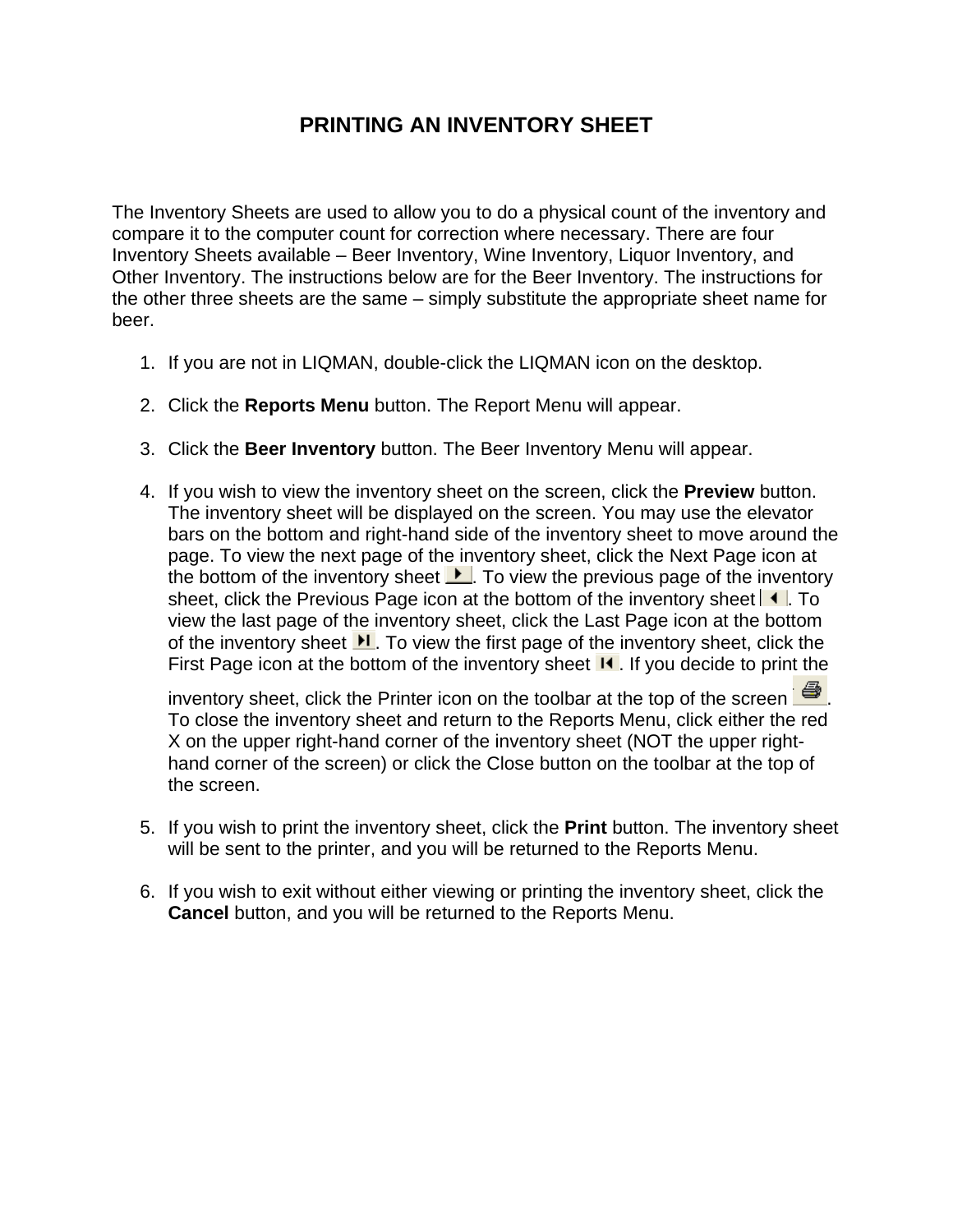#### **PRINTING A MASTER ITEMS LIST**

There are five available Master Items lists – the Master Items List, which lists all items, and the Master Beer List, Master Wine List, Master Liquor List, and Master Other Items List. The instructions below are for the Master Items List. The instructions for the other four lists are the same – simply substitute the appropriate list for the Master Items List.

- 1. If you are not in LIQMAN, double-click the LIQMAN icon on the desktop.
- 2. Click the **Reports Menu** button. The Report Menu will appear.
- 3. Click the **Master Items List** button. The Master Items List Menu will appear.
- 4. If you wish to view the list on the screen, click the **Preview** button. The list will be displayed on the screen. You may use the elevator bars on the bottom and righthand side of the report to move around the page. To view the next page of the list, click the Next Page icon at the bottom of the list  $\blacktriangleright$ . To view the previous page of the list, click the Previous Page icon at the bottom of the list  $\blacksquare$ . To view the last page of the list, click the Last Page icon at the bottom of the list  $\mathbf{H}$ . To view the first page of the list, click the First Page icon at the bottom of the list  $\mathsf{I}$ . If you decide to print the list, click the Printer icon on the toolbar at the top of the

screen  $\Box$  To close the list and return to the Reports Menu, click either the red X on the upper right-hand corner of the list (NOT the upper right-hand corner of the screen) or click the Close button on the toolbar at the top of the screen.

- 5. If you wish to print the list, click the **Print** button. The list will be sent to the printer, and you will be returned to the Reports Menu.
- 6. If you wish to exit without either viewing or printing the list, click the **Cancel** button, and you will be returned to the Reports Menu.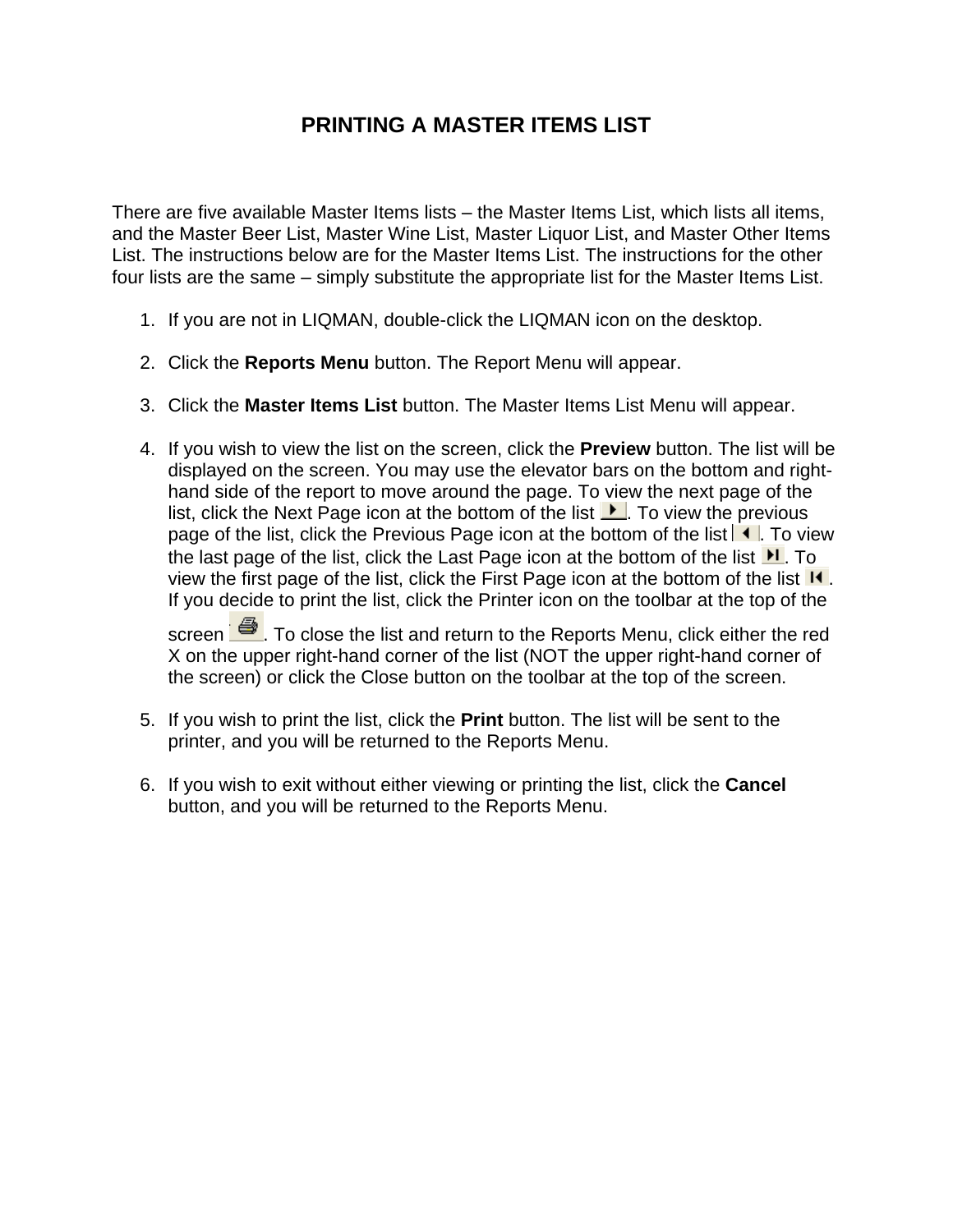# **UPDATING COSTS AND SELLING PRICES**

NOTE: This option updates ONLY the costs/selling prices in the inventory file. NO other amounts, such as the weekly sales and monthly sales, are updated.

- 1. Make sure you are out of the Point of Sale on the front computer.
- 2. If you are not in LIQMAN, double-click the LIQMAN icon on the desktop.
- 3. Click the **Update Inventory Files** button. The Update Inventory Files Menu will appear.
- 4. Click the **Update Costs and Selling Prices** button. The Update Costs and Selling Prices Menu will appear.
- 5. To update costs and selling prices so they reflect those in the point-of-sale, click the **OK** button. When the update is finished, a box will appear with the message "Costs and selling prices have been updated". Click the **OK** button, and you will be returned to the Update Inventory Files Menu.
- 6. If you wish to exit this option without updating, click the **Exit** button, and you will be returned to the Update Inventory Files Menu.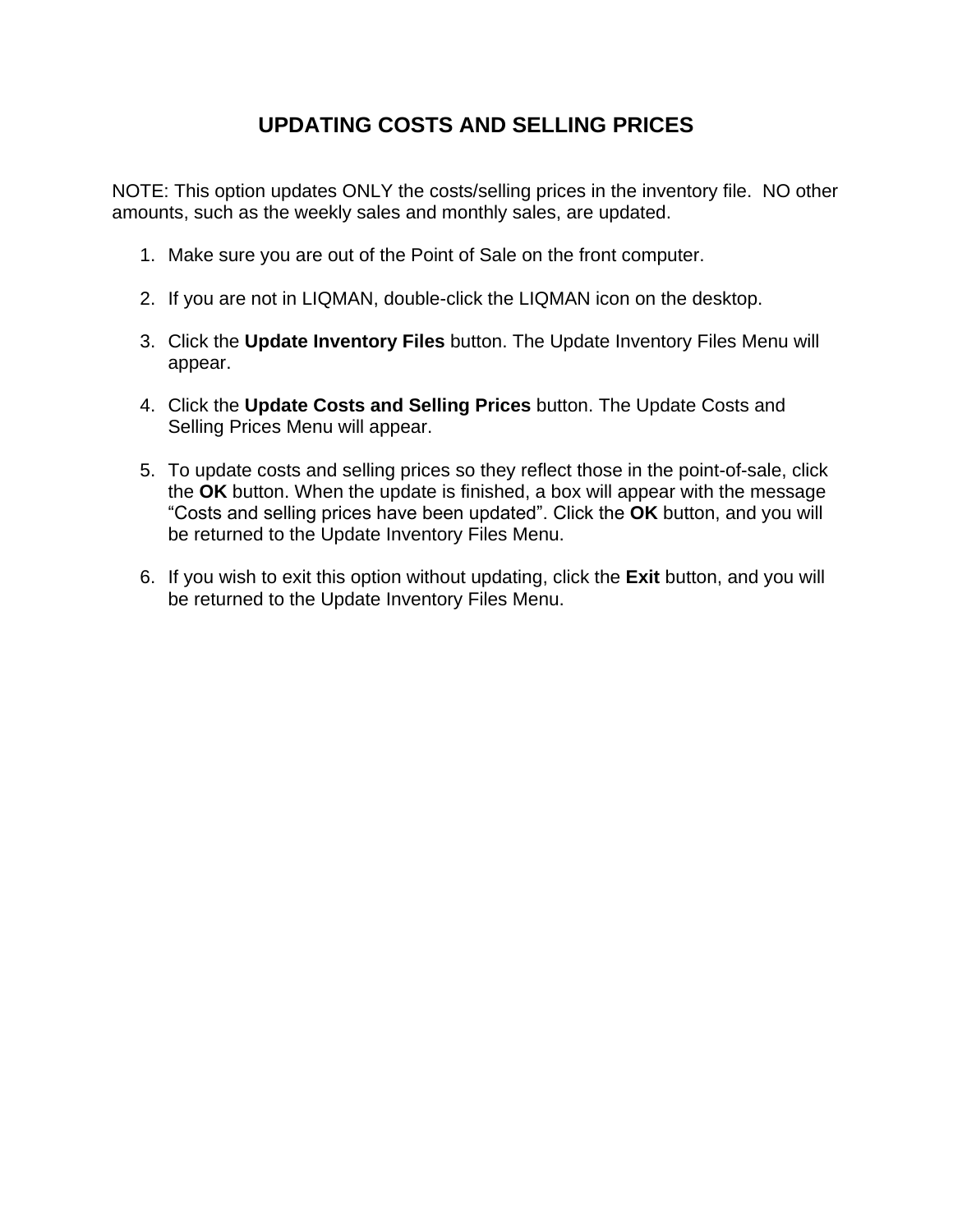# **UPDATING ON HAND AMOUNTS**

NOTE: This option updates ONLY the on hand amounts in the inventory file. NO other amounts, such as the weekly sales and monthly sales, are updated.

- 1. Make sure you are out of the Point of Sale on the front computer.
- 2. If you are not in LIQMAN, double-click the LIQMAN icon on the desktop.
- 3. Click the **Update Inventory Files** button. The Update Inventory Files Menu will appear.
- 4. Click the **Update On Hand Amounts** button. The Update On Hand Amounts Menu will appear.
- 5. To update on hand amounts so they reflect those in the point-of-sale, click the **OK** button. When the update is finished, a box will appear with the message "On Hand amounts have been updated". Click the **OK** button, and you will be returned to the Update Inventory Files Menu.
- 6. If you wish to exit this option without updating, click the **Exit** button, and you will be returned to the Update Inventory Files Menu.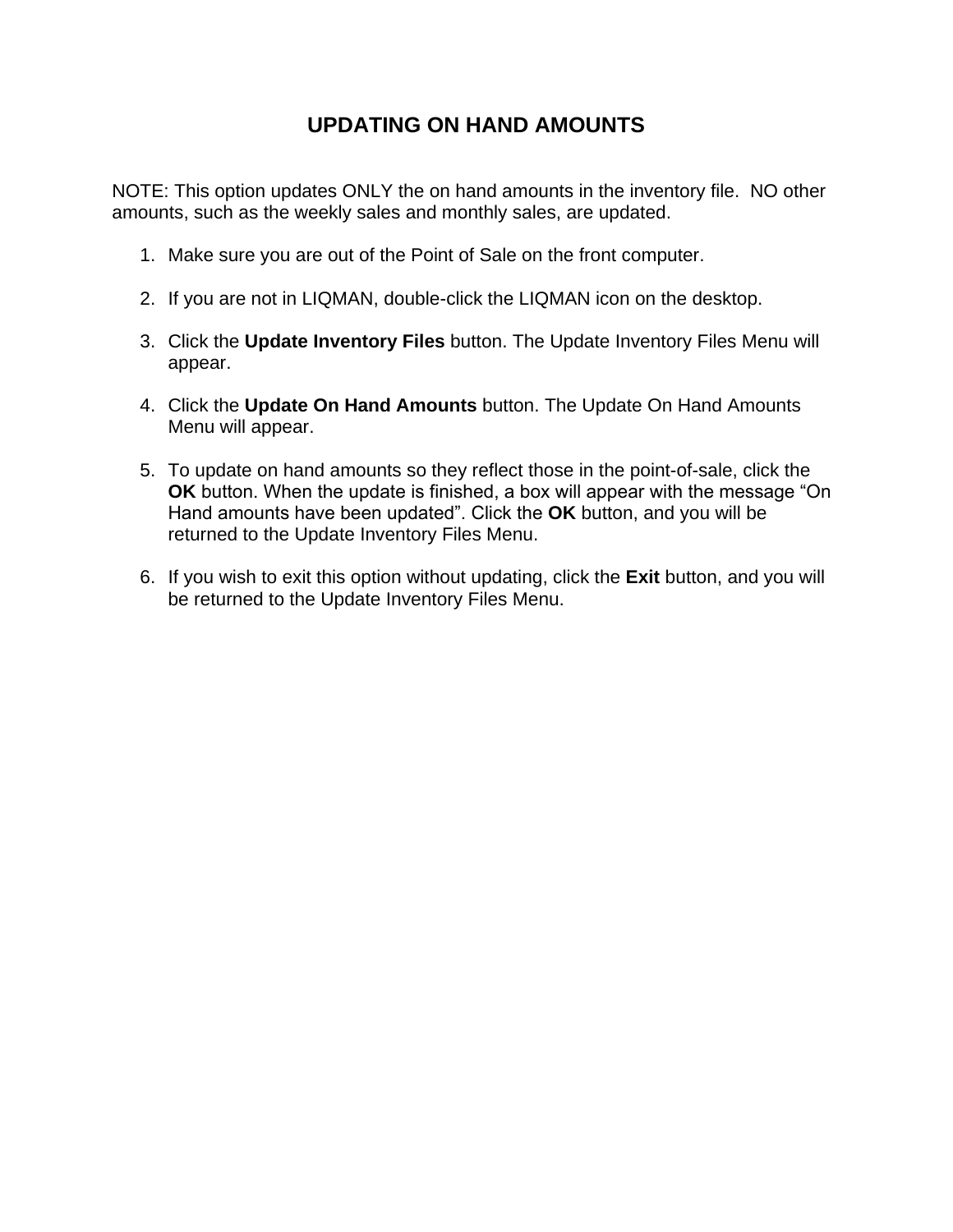## **UPDATING MINIMUM AND REORDER AMOUNTS**

NOTE: This option updates ONLY the minimum and reorder amounts in the inventory file. NO other amounts, such as the weekly sales and monthly sales, are updated.

- 1. Make sure you are out of the Point of Sale on the front computer.
- 2. If you are not in LIQMAN, double-click the LIQMAN icon on the desktop.
- 3. Click the **Update Inventory Files** button. The Update Inventory Files Menu will appear.
- 4. Click the **Update Minimums/Reorder** button. The Update Minimum And Reorder Amounts Menu will appear.
- 5. To update minimum and reorder amounts so they reflect those in the point-ofsale, click the **OK** button. When the update is finished, a box will appear with the message "Minimum And Reorder amounts have been updated". Click the **OK** button, and you will be returned to the Update Inventory Files Menu.
- 6. If you wish to exit this option without updating, click the **Exit** button, and you will be returned to the Update Inventory Files Menu.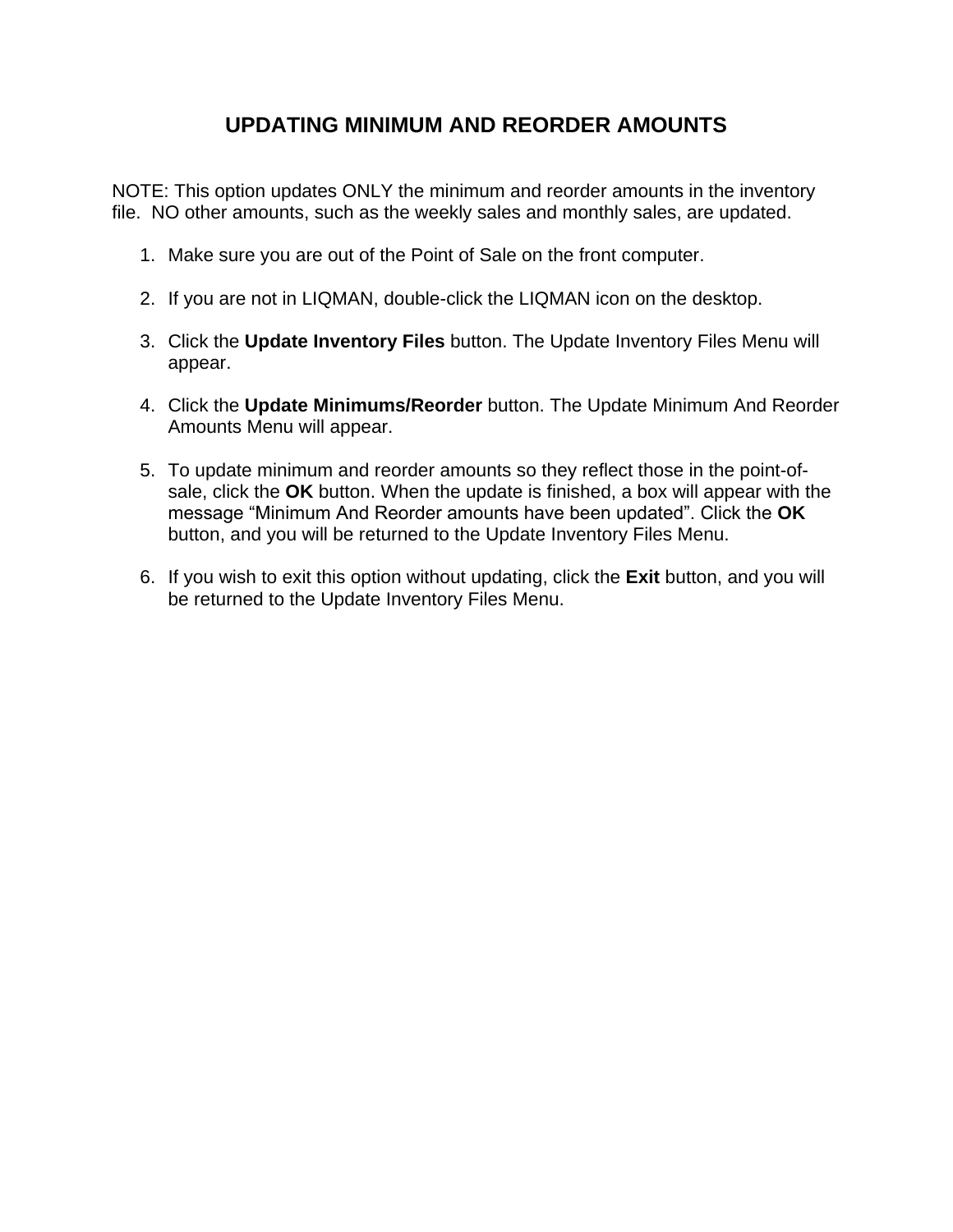# **UPDATING UPC CODES**

NOTE: This option updates ONLY the UPC codes in the inventory file. NO other information, such as the weekly sales and monthly sales, are updated.

- 1. Make sure you are out of the Point of Sale on the front computer.
- 2. If you are not in LIQMAN, double-click the LIQMAN icon on the desktop.
- 3. Click the **Update Inventory Files** button. The Update Inventory Files Menu will appear.
- 4. Click the **Update UPC Codes** button. The Update UPC Codes Menu will appear.
- 5. To update UPC codes so they reflect those in the point-of-sale, click the **OK** button. When the update is finished, a box will appear with the message "UPC Codes have been updated". Click the **OK** button, and you will be returned to the Update Inventory Files Menu.
- 6. If you wish to exit this option without updating, click the **Exit** button, and you will be returned to the Update Inventory Files Menu.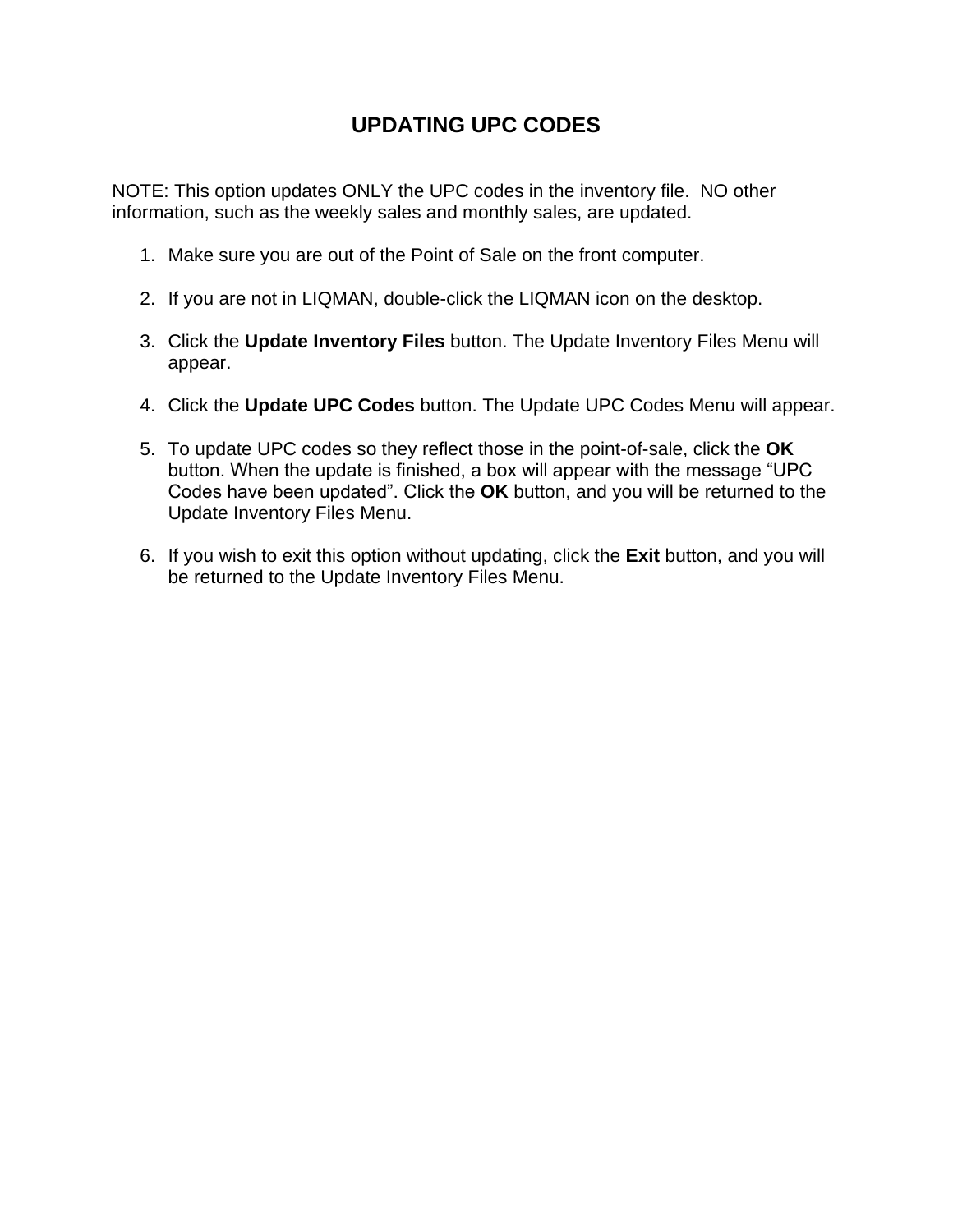# **UPDATING INVENTORY**

NOTE: This option updates ALL inventory file information, including weekly sales, monthly sales, and on hand figures. It should normally be run only on Saturday evening or Sunday.

- 1. Make sure you are out of the Point of Sale on the front computer.
- 2. If you are not in LIQMAN, double-click the LIQMAN icon on the desktop.
- 3. Click the **Update Inventory Files** button. The Update Inventory Files Menu will appear.
- 4. Click the **Update Master Inventory File** button. The Update Master Inventory File Menu will appear.
- 5. If this is the first update since end-of-the month closing (that is, end-of-the month closing was done the **previous** weekend), check the date highlighted on the calendar to make sure that the date shown on the calendar is the date the justended sales week began. If you are doing the update on a Saturday evening, this date will be the previous Sunday. If you are doing the update on a Sunday, this date will be the previous Monday.

If the date is NOT correct, you must change it. You may do this one of two ways:

a) Change the date using the calendar. Begin by insuring that month and year listed on the calendar are correct. If they are not, they can be changed by clicking the List icon  $\mathbf{r}$  next to the currently displayed month and/or currently displayed year. A list of available options will be displayed. Simply click the correct month if changing the month, and click the correct year if changing the year.

If the month and year are correct, or you have corrected the month and year, correct the day of the month. This is done by simply clicking on the correct day of the month.

b) Change the date by typing in the correct date in the Beginning of Sales Week field. If you type in the date, make sure the year is typed in using four digits; i.e. 2004, not 04.

Once you have changed the date, click the Set Date button. **WARNING:** If you fail to click this button after changing the date, the change will NOT be applied, and the update will be incorrect!